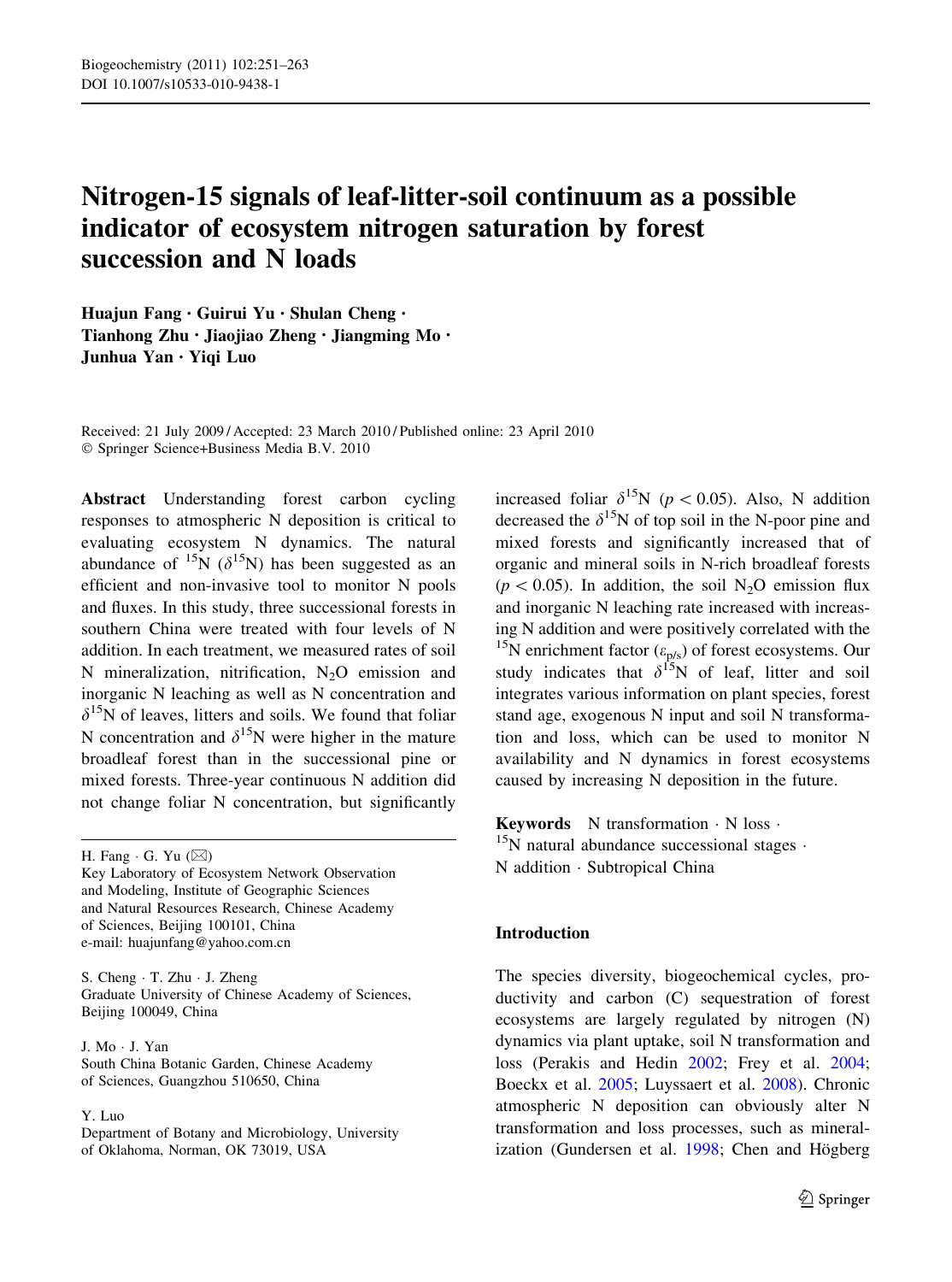[2006\)](#page-11-0), nitrification (Fenn et al. [1998](#page-11-0); Venterea et al. [2004\)](#page-12-0), ammonia volatilization (Huygens et al. [2007\)](#page-11-0) and  $N<sub>2</sub>O$  emission (Venterea et al.  $2003$ ; Zhang et al. [2008a](#page-12-0)), as well as organic and inorganic N losses (McDowell et al. [2004](#page-11-0); Fang et al. [2009a](#page-11-0), [b](#page-11-0)), and their responses depend on ecosystem N saturation status (Aber et al. [1998\)](#page-10-0). These N transformation and loss processes strongly affect the natural abundance of  $^{15}N$  ( $\delta^{15}N$ ) in plants and soils (Högberg [1997](#page-11-0)). Thus,  $\delta^{15}$ N has been suggested to be an efficient and non-invasive tool to assess and monitor ecosystem N dynamics (Emmett et al. [1998](#page-11-0); Martinelli et al. [1999](#page-11-0); Sah et al. [2006](#page-12-0); Pardo et al. [2006](#page-12-0); Houlton et al. [2007\)](#page-11-0).

Soil N transformation processes tend to discriminate against heavier  $^{15}N$ , where lighter  $^{14}N$  is preferentially lost through  $NO<sub>3</sub><sup>-</sup>$  leaching or emission of N-containing gases while the residual soil N pool becomes enriched in  $^{15}N$  (Högberg [1997;](#page-11-0) Pardo et al. [2006;](#page-12-0) Pörtl et al. [2007\)](#page-12-0). Compared with low-N ecosystems, N cycling in N-saturated ecosystems should be more open, with larger inputs and losses of N than internal N cycling (Koopmans et al. [1997](#page-11-0); Martinelli et al. [1999;](#page-11-0) Sah et al. [2006](#page-12-0)). Plants take up N from soil and then allocates it to various tissures (e.g., leaves). Thus, foliar N content can indicate the amount of soil N available for plant growth, and  $\delta^{15}N$ content integrates information about the effects of biotic and abiotic factors on ecosystem N cycling (Sah et al.  $2006$ ; Pörtl et al.  $2007$ ). Due to lower N accretion and higher initial N availability, N transformation and loss in N-rich, mature forests are more sensitive to N addition than those in N-poor, younger forests (Fang et al. [2009b,](#page-11-0) [c\)](#page-11-0). Therefore, we hypothesize that leaves and litter will be more enriched in  $15N$  in the N-rich, mature forest than in the N-poor, younger forest.

Subtropical forest ecosystems in southern China have obviously been affected by high atmospheric N deposition (Zhou et al. [2006](#page-12-0); Mo et al. [2008](#page-12-0)). Anthropogenic reactive N in this region has increased from 14 Tg N  $yr^{-1}$  in 1961 to 68 Tg N  $yr^{-1}$  in 2000 (Zheng et al. [2002](#page-12-0)), and atmospheric N deposition ranges from 30 to 73 kg N  $ha^{-1}$  yr<sup>-1</sup> in some of these forest stands (Mo et al. [2006](#page-12-0)). Based on a manipulative N addition experiment in the Dinghushan Natural Reserve, some studies showed that N addition could inhibit litter decomposition (Mo et al.  $2007$ ), soil respiration (Mo et al.  $2008$ ) and soil CH<sub>4</sub>

uptake (Zhang et al. [2008b](#page-12-0)), but promoted N leaching (Fang et al. [2008,](#page-11-0) [2009b](#page-11-0), [c](#page-11-0)) and  $N_2O$  emission (Zhang et al. [2008a\)](#page-12-0) after four-years of continuous N addition. However, the integrated responses of plant and soil N processes to N addition and the relationship between soil N cycling rates and ecosystem  $^{15}N$ enrichment remain unclear. More studies are needed to fully understand the integrated effects of N deposition and forest development on N cycling using the  $\delta^{15}N$  approach.

In this paper, we sampled leaves, litters and soils from three subtropical, successional forests subject to different N loads to measure their  $\delta^{15}N$  values. The main objectives were to: (1) clarify the patterns of foliar, litter and soil N concentrations and their  $\delta^{15}$ N values in different N treatments; (2) clarify the responses of soil N transformation and loss rates to N addition; and (3) investigate the relationship between ecosystem  $^{15}N$  enrichment and soil N cycling rates.

# Materials and methods

#### Site descriptions

The study area  $(ca. 1133$  ha) is located in the Dinghushan Natural Reserve in Guangdong Province, China  $(112^{\circ}30'39'' - 112^{\circ}33'41''$  E,  $23^{\circ}09'21'' - 23^{\circ}11'30''$ N). The region is characterized by a typical subtropical monsoon climate, with mean annual precipitation of 1927 mm, of which nearly 80% falls in the hothumid season (April–September) and 20% in the cool-dry season (October–March). The mean annual temperature is  $21.4^{\circ}$ C, with the coldest and warmest monthly mean temperature of  $12.6^{\circ}$ C in January and  $28.0^{\circ}$ C in July, respectively. There are three major types of forests in the reserve: disturbed pine forest (hereafter referred to as pine forest), rehabilitated conifer and broadleaf mixed forest (hereafter referred to as mixed forest), and mature evergreen broadleaf forest (hereafter referred to as broadleaf forest), representing early-, mid-, and advanced-successional stages of vegetation, respectively (Peng and Wang [1995\)](#page-12-0). The pine forest, dominated by Pinus massoniana, was originally planted in the 1930s and has suffered long-term human disturbances from litter and understory harvesting. The mixed forest has been free from human disturbances for about 70 years and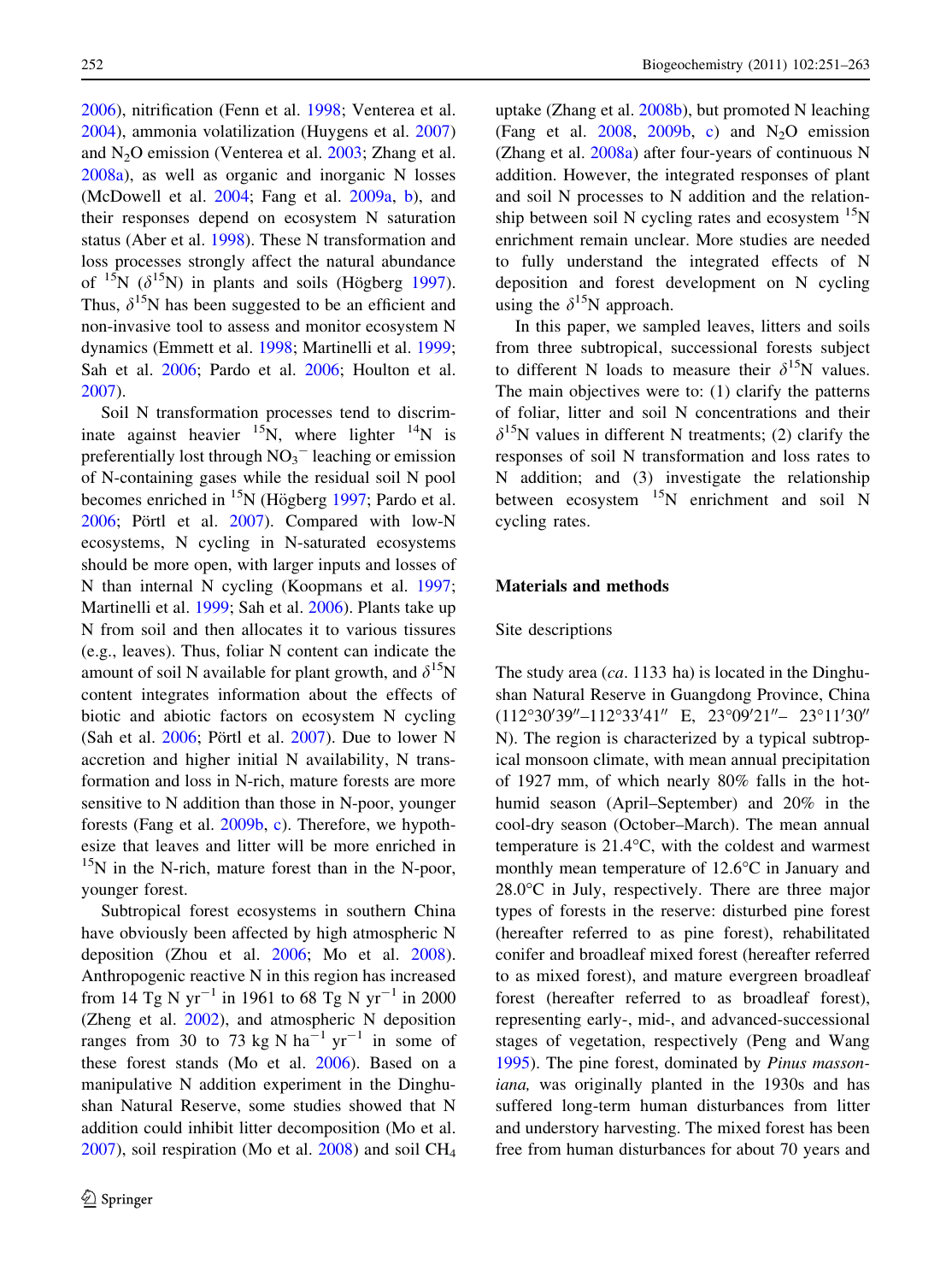<span id="page-2-0"></span>developed from afforestation with gradual invasion of some pioneer broadleaf species through natural succession. Dominant species in the mixed forest include Pinus massoniana, Schima superba, Castanopsis chinensis, and Craibiodendron kwangtungense. The broadleaf forest is the regional climax vegetation and has been well protected from human disturbance for more than 400 years by Buddhist monks. Dominant species in the broadleaf forest include Castanopsis chinensis, Cryptocarya chinensis, Cryptocarya concinna, Erythrophleum fordii, and Cyathea podophylla (Mo et al. [2003\)](#page-12-0). Soils in the above three study sites are classified as Lateritic Red Earth (Oxisol) formed from Devonian sandstone and shale (He et al. [1982\)](#page-11-0), with variable depths (from 30 cm in the pine/ mixed to more than 60 cm in the broadleaf forest). The thickness of the litter layer in the pine, mixed and broadleaf forests is  $25.6 \pm 2.1$ ,  $23.3 \pm 1.8$  and  $8.9 \pm 2.5$  cm, respectively. The pine and mixed

forests possess a well-developed  $O_{ae}$  layer, with thicknesses of  $10 \pm 0.6$  and  $8.8 \pm 0.7$  cm, respectively. However, the broadleaf forest lacks  $O_{ae}$  layer due to optimal temperature and moisture (Fang et al. [2009a](#page-11-0)). The other characteristics of surface soils in the three forests are provided in Table 1.

# Experimental design

The chronic N addition experiment was composed of four treatments: control (0 g N  $m^{-2}$  yr<sup>-1</sup>), low-N  $(5 \text{ g N m}^{-2} \text{ yr}^{-1})$ , medium-N  $(10 \text{ g N m}^{-2} \text{ yr}^{-1})$ and high-N (15 g N  $m^{-2}$  yr<sup>-1</sup>). However, only three treatments were established in the mixed and pine forests (control, low-N and medium-N). Thirty plots (9, 9, and 12 plots for the pine, the mixed, and the broadleaf forests, respectively) were randomly laid out in three forest stands and each was surrounded by a 10-m wide buffer strip. Plot size was 0.02 ha

Table 1 Stand characteristics and surface soil (0–20 cm) properties of three forests in Dinghushan Nature Reserve (mean, SE in parentheses,  $n = 9$ <sup>a</sup>

| Forest                                                      | Pine forest      | Mixed forest      | <b>Broadleaf</b> forest |  |
|-------------------------------------------------------------|------------------|-------------------|-------------------------|--|
| Successional stage                                          | Early            | Medium            | Advanced                |  |
| Dominant species                                            | Pinus massoniana | Pinus massoniana, | Castanopsis chinensis,  |  |
|                                                             |                  | Schima superba    | Schima superba,         |  |
|                                                             |                  |                   | Cryptocarya chinensis,  |  |
|                                                             |                  |                   | Machilus chinensis,     |  |
|                                                             |                  |                   | Syzygium rehderianum    |  |
| Mean tree height (m)                                        | 6.9              | 7.7               | 10.0                    |  |
| Mean diameter at breast height (cm)                         | 17.5             | 14.2              | 18.5                    |  |
| Biomass (Mg C $ha^{-1}$ )                                   | 40.6             | 116.2             | 147.8                   |  |
| Microbial biomass ( $\times 10^6$ g <sup>-1</sup> dry soil) | 1.2              | 1.4               | 2.1                     |  |
| Fine root biomass in top soil (Mg $ha^{-1}$ )               | 1.9(1.1)         | 2.8(1.1)          | 4.9(3.0)                |  |
| Litter input (Mg C ha <sup>-1</sup> yr <sup>-1</sup> )      | 1.8              | 4.3               | 4.2                     |  |
| Soil thickness (cm)                                         | $<$ 40           | $30 - 60$         | $>60$                   |  |
| pH                                                          | 4.02             | 3.92              | 3.8                     |  |
| Sand $(2-0.05)$ $(\%)$                                      | 39.2             | 36.8              | 24.8                    |  |
| Silt $(0.05-0.002)$ $(\%)$                                  | 26.5             | 29.4              | 34.7                    |  |
| Clay $(<0.002)$ $(\%)$                                      | 34.3             | 33.8              | 40.5                    |  |
| Soil moisture $(\%)$                                        | 24.9(1.1)        | 25.97 (0.91)      | 38.57 (1.19)            |  |
| SOC (Mg $ha^{-1}$ )                                         | 105.2            | 111.3             | 164.1                   |  |
| Total N ( $kgN$ ha <sup>-1</sup> )                          | 0.9(0.1)         | 1.0(0.1)          | 1.9(0.1)                |  |
| Soil C/N ratio                                              | 25(1)            | 28(1)             | 24(1)                   |  |
| $NO_3$ <sup>-</sup> -N (kg ha <sup>-1</sup> )               | 2.8(0.7)         | 3.0(0.5)          | 8.4(1.3)                |  |
| $NH_4^+$ -N (kg ha <sup>-1</sup> )                          | 3.6(0.1)         | 2.7(0.1)          | 2.1(0.1)                |  |

 $a$  Data are from Tang et al.  $(2006)$  $(2006)$  $(2006)$  and Fang et al.  $(2008)$  $(2008)$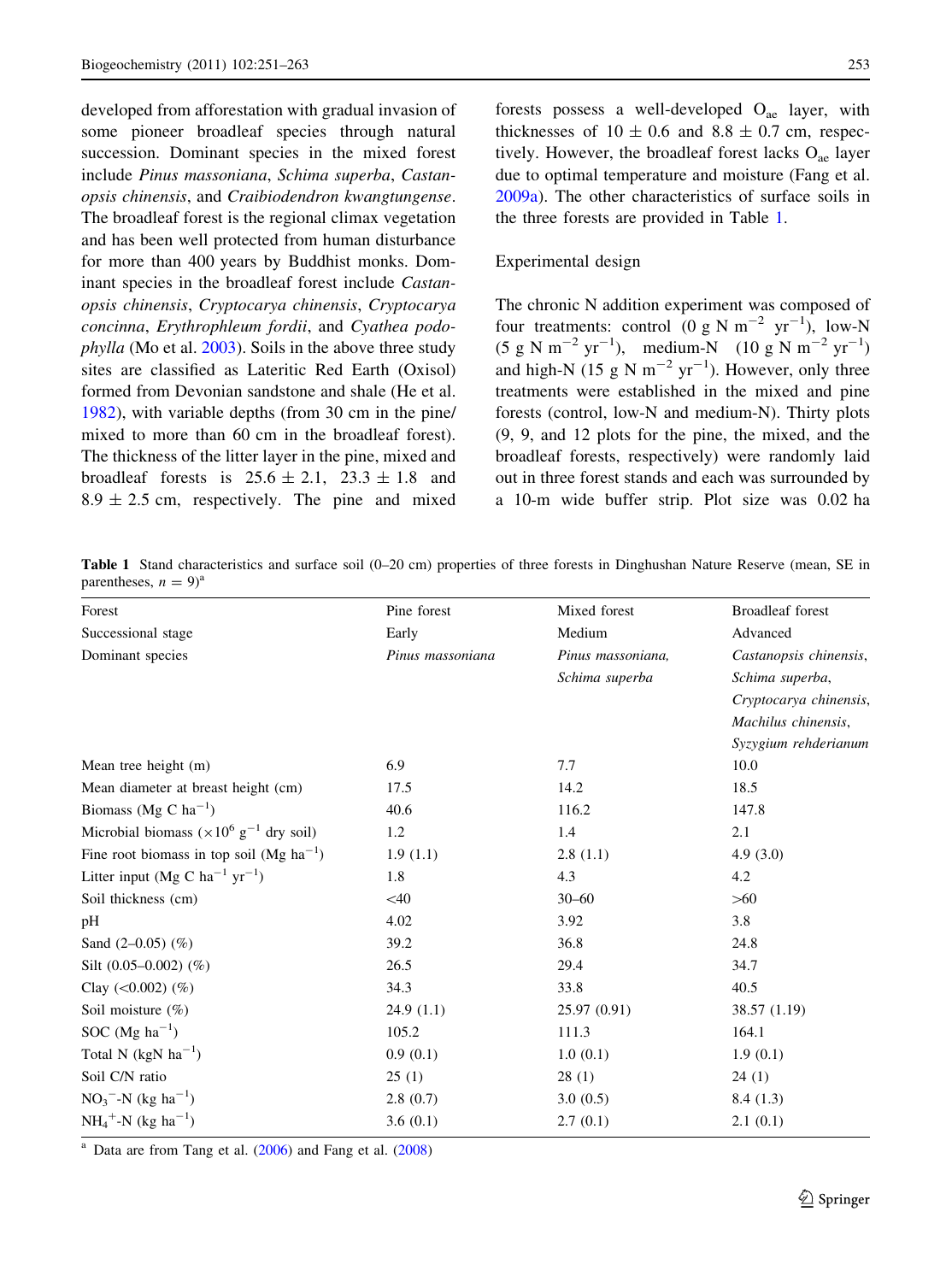(20 m  $\times$  10 m). Applied fertilizer is NH<sub>4</sub>NO<sub>3</sub> with mean  $\delta^{15}$ N of  $-1.48 \pm 0.62$ %. Fertilizer was weighed (5.7, 11.4 and 16.1 kg for the low, medium, high treatment, respectively), mixed with 20 l of water, and applied to the plots below the canopy using a backpack sprayer (Mo et al. [2006\)](#page-12-0). Control plots received an equivalent amount of water only. The solution was sprayed monthly at the same application rate over the entire year, beginning in July 2003 and continuing throughout the study period.

# Sampling and analysis

In April 2006, current year leaves of Castanopsis chinensis, Cryptocarya chinensi, Schima superba (in the broadleaf forest), Pinus massoniana and Schima superba (in the mixed forest), and Pinus massoniana (in the pine forest) were cut with a pole pruner from the topmost whirls (one tree per species per plot). Samples of O-horizon soil, comprised of upper  $O_i$  and below  $O_{ea}$ , were collected randomly with a trowel within a 5 cm radius. Mineral soil samples were taken from three depths  $(0-10, 10-20, 20-40)$  cm using an auger (5 cm in diameter). At each depth, eight samples were collected and mixed together to represent one composite sample for that depth. Foliar and litter samples were oven-dried at  $60^{\circ}$ C. Mineral soils were air-dried at room temperatures and then sieved (2 mm mesh) to remove roots, gravel and stones. All samples were ground to a fine powder in a planetary mill and oven-dried at  $70^{\circ}$ C for 24 h before the analysis.

 $\delta^{15}$ N and N concentration of samples were determined simultaneously on an isotope ratio mass spectrometer (Finnigan MAT-253, Thermo Electron) coupled to an automatic, online elemental analyzer (Flash EA1112, Thermofinnigan).  $\delta^{15}N$  was reported in per mil  $(\%_0)$  relative to atmospheric N<sub>2</sub>. Standard deviation of 10 repeated samples was  $\langle 0.2 \rangle$  for  $\delta^{15}$ N. Due to previous land management and soil age effects, the initial differences in  $\delta^{15}N$  values of the soils and plants should be taken into account. An enrichment factor (e) is usually defined as the difference in the  $15N$  abundance between the substrate and product (Emmett et al. [1998\)](#page-11-0). In this study, we defined the enrichment factor  $(\varepsilon_{p/s})$  as the difference in the  $15N$  abundance between the soil and foliage, i.e.  $\varepsilon_{p/s} = \delta^{15} N_{\text{foliage}} - \delta^{15} N_{\text{mineral soil}}$ , where  $\delta^{15}N_{\text{foliage}}$  and  $\delta^{15}N_{\text{mineral soil}}$  were averaged  $\delta^{15}$ N values of the foliage and the mineral soil layer within the 40 cm depth, respectively.

# Soil N transformation and loss

Soil N transformation (net N mineralization and nitrification) and soil N losses (soil inorganic N leaching and  $N_2O$  emission) were also investigated. The net N mineralization and net nitrification rates were measured in situ using the intact soil core incubation technique (Fang et al. [2009b](#page-11-0)). Four pairs of PVC tubes (15 cm in length  $\times$  7 cm in diameter) were inserted each month to the depth of 10 cm in each plot after excluding the organic layer. One pipe in each pair was capped with aluminum foil and left in place, and the other was removed and returned to the laboratory for immediate extraction of  $NO<sub>3</sub><sup>-</sup>$  and  $NH_4^+$  from the soil (within 12 h of collection) to determine initial inorganic-N stocks. After 30 days, the soil core left in the soil was collected and taken to the laboratory for inorganic-N extraction. Inorganic N concentration of each soil sample was extracted using 2 M KCl solution and the filtrate was used to determine  $NH_4^+$  and  $NO_3^-$  concentrations on an autoanalyzer (Bran Luebbe, Germany). Net mineralization and nitrification rates were calculated as the difference in total inorganic N and  $NO<sub>3</sub><sup>-</sup>$  concentrations before and after incubations in the field, respectively.

In each plot of the three forests, soil solution at 20 cm soil depth was collected using two replicated zero tension tray lysimeters  $(755 \text{ cm}^2 \text{ per tray})$ . Each lysimeter was connected to a 5 l bottle using the steep slope of the sites to facilitate sampling to determine the loss rate of total inorganic N (TIN),  $NH_4^+$  and  $NO<sub>3</sub><sup>-</sup>$  (Fang et al. [2008\)](#page-11-0). Two zero tension lysimeters were installed at each plot in April 2003. Soil solutions from these two lysimeters were sampled and combined to one sample by the end of each month for determining  $NH_4^+$  and  $NO_3^-$  concentrations using an autoanalyzer (Bran Luebbe, Germany). Inorganic N concentration in each plot was multiplied by the water volume collected by the zero tension lysimeters for the same period, and then summed up to determine the flux of N leaching in  $kg \text{ ha}^{-1}$ .

Soil  $N_2O$  flux was measured using a static chamber and gas chromatography (Agilent 4890D, Agilent Co. USA) from October 2005 to September 2006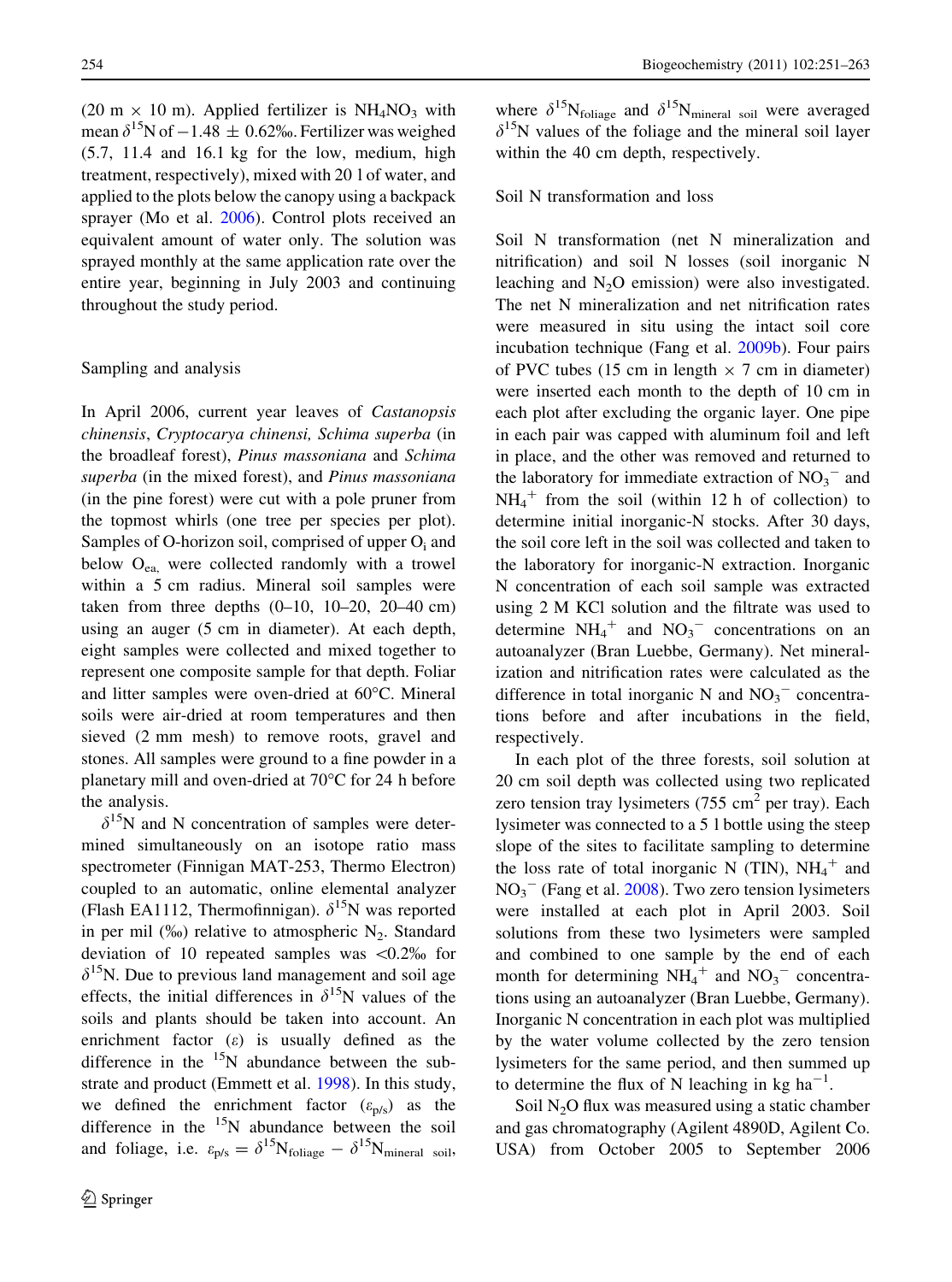<span id="page-4-0"></span>(Zhang et al. [2008a](#page-12-0)). A static chamber with a volume of about 20 l was inserted directly into the forest floor about 10 cm below the soil surface. Gas samples for  $N<sub>2</sub>O$  flux measurements were taken once a week during the growing season (April–September) and once every other week during the rest time. The  $N_2O$ flux was measured from 9:00 to 11:30 AM, which was close to the diurnal mean of the flux (Tang et al. [2006\)](#page-12-0). Gas samples (100 ml each) were collected at 10 min intervals using 100 ml plastic syringes.  $N_2O$ concentrations in the samples were analyzed on the gas chromatography in the laboratory within 24 h.  $N<sub>2</sub>O$  flux was calculated from the linear regression of concentration versus time.

# Statistical analysis

The differences of the foliar N concentration and the  $\delta^{15}$ N content, and the rates of soil N transformation, inorganic N loss and  $N_2O$  emission among forest types and N addition treatments were tested using the two-way analysis of variance (ANOVA). Comparisons of the means were conducted using the Tukey's HSD test. Regression analysis was used to examine the relationships between foliar  $\delta^{15}N$  and N concentration, and between ecosystem enrichment factor  $\varepsilon_{p/s}$ and N cycling rates. All statistical analyses were conducted using the SAS software package (version 8.2). Statistical significant differences were set with  $p$  values  $< 0.05$  unless stated otherwise.

#### Results

Foliar N concentration and  $\delta^{15}N$ 

In the control plots, average foliar N concentration of the pine forest was  $1.53 \pm 0.09\%$ , significantly lower than that  $(2.05 \pm 0.08\%)$  of the broadleaf forest  $(p < 0.05)$  (Fig. 1a). Foliar  $\delta^{15}N$  of the three successional forests varied from  $-6.94\%$  to  $-2.03\%$ . Average foliar  $\delta^{15}N$  of the pine forest (-5.34  $\pm$ 0.82%) was significantly more negative than that of the mixed ( $-3.39 \pm 0.36\%$ ) and broadleaf ( $-2.90 \pm$ 0.32\% (0.05) (Fig. 1b). In the mixed forest, foliar N concentration of Pinus massoniana was significantly lower than that of Schima superba  $(p < 0.05)$  (Fig. 1a), but there was no difference in foliar  $\delta^{15}N$  between them (Fig. 1b).



Fig. 1 Variation in foliar N concentration and  $15N$  abundance among different dominant species and N treatments. (Mixed-N and Mixed-B referred to needle and broadleaf species in the mixed forest. The different capital and lowercase letters indicate significant differences among plant species and among N treatments, respectively)

N addition did not change foliar N content in the three forest stands (Fig. 1a). Except for Pinus massoniana in the mixed forest, N addition significantly increased foliar  $\delta^{15}N$  value (p < 0.05). In addition, there was a significant positive relationship between the foliar  $\delta^{15}N$  and N concentration ( $R^2 =$ 0.53,  $p < 0.01$ ) (Fig. [2\)](#page-5-0), suggesting that leaves with high N concentration tend to have high  $\delta^{15}N$  values.

Soil N concentration and  $\delta^{15}N$ 

In the control plots, the mean N concentration in the three forest soils decreased from the upper O horizons  $(0.97 - 1.58\%)$  to the lower mineral soil horizons  $(0.05 - 0.20\%)$ . However, soils at the three forest sites showed lower  $\delta^{15}N$  values (-1.71 to +0.28%)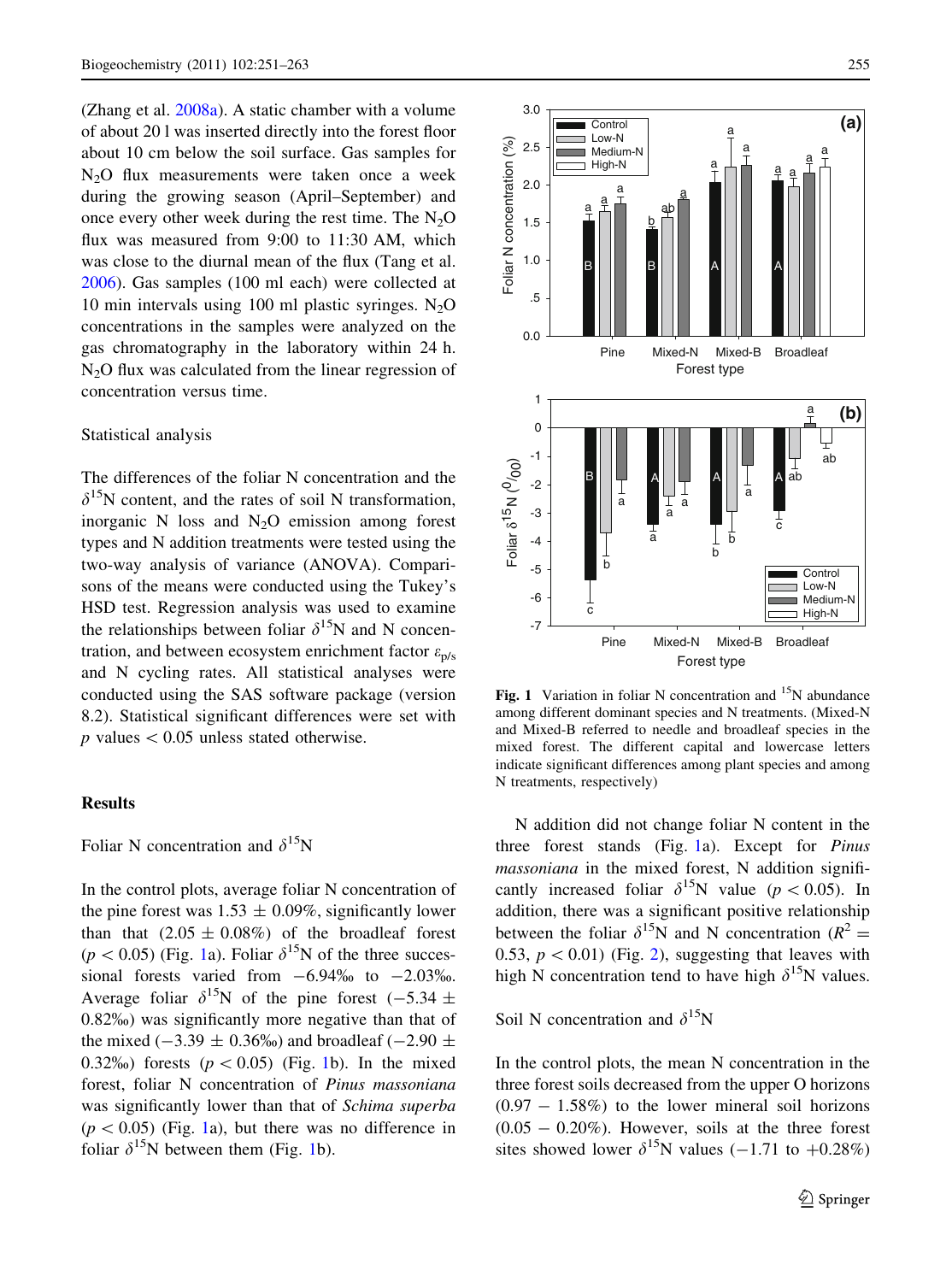<span id="page-5-0"></span>

Fig. 2 The relationship between foliar N concentration and <sup>15</sup>N abundance

in the O-horizon and increased up to  $+2.12$  to  $+4.07\%$  in the lower mineral soil depths (Fig. 3). Average soil N concentration of each soil layer in the mixed forest was significantly lower than that in the broadleaf forest ( $p < 0.05$ ) (Table [2\)](#page-6-0). The  $\delta^{15}N$  of each soil layer in the pine forest was slightly higher than those in the mixed and broadleaf forests. However, only the difference of  $\delta^{15}N$  content in the upper 10 cm soil layer was significant among the three forest types ( $p < 0.05$ ) (Table [2\)](#page-6-0).

N addition did not increase total N concentration of each layer in the three forests, but greatly changed the soil  $\delta^{15}N$  (Fig. 3). The  $\delta^{15}N$  of the O<sub>i</sub> layer tended to be increased due to N addition, and its difference among N treatments in the broadleaf forest was significant ( $p < 0.05$ ) (Fig. 3). In the N-poor pine and mixed forests, surface soils  $(O_{ea}$  and 0-10 cm layers) were depleted in  $\frac{15}{15}N$  with increasing N addition rate (Fig. 3a, b). However, in the N-rich broadleaf forest, the soil below the 10 cm layer was significantly enriched in <sup>15</sup>N ( $p < 0.05$ ) (Fig. 3c).

## Soil N transformation and loss

Net N mineralization and nitrification rates in the control plots in the mixed forest were 3.9 and 1.1 kg N ha<sup>-1</sup> month<sup>-1</sup>, respectively, being lower than



Fig. 3 Variation in soil N concentration (open symbols) and  $\delta^{15}N$  (solid symbols) with soil depth in different N treatment plots and forests; a the pine forest, b the mixed forest, and c the broadleaf forest. Asterisks (\*) indicates significant differences among treatments at the level of  $p < 0.05$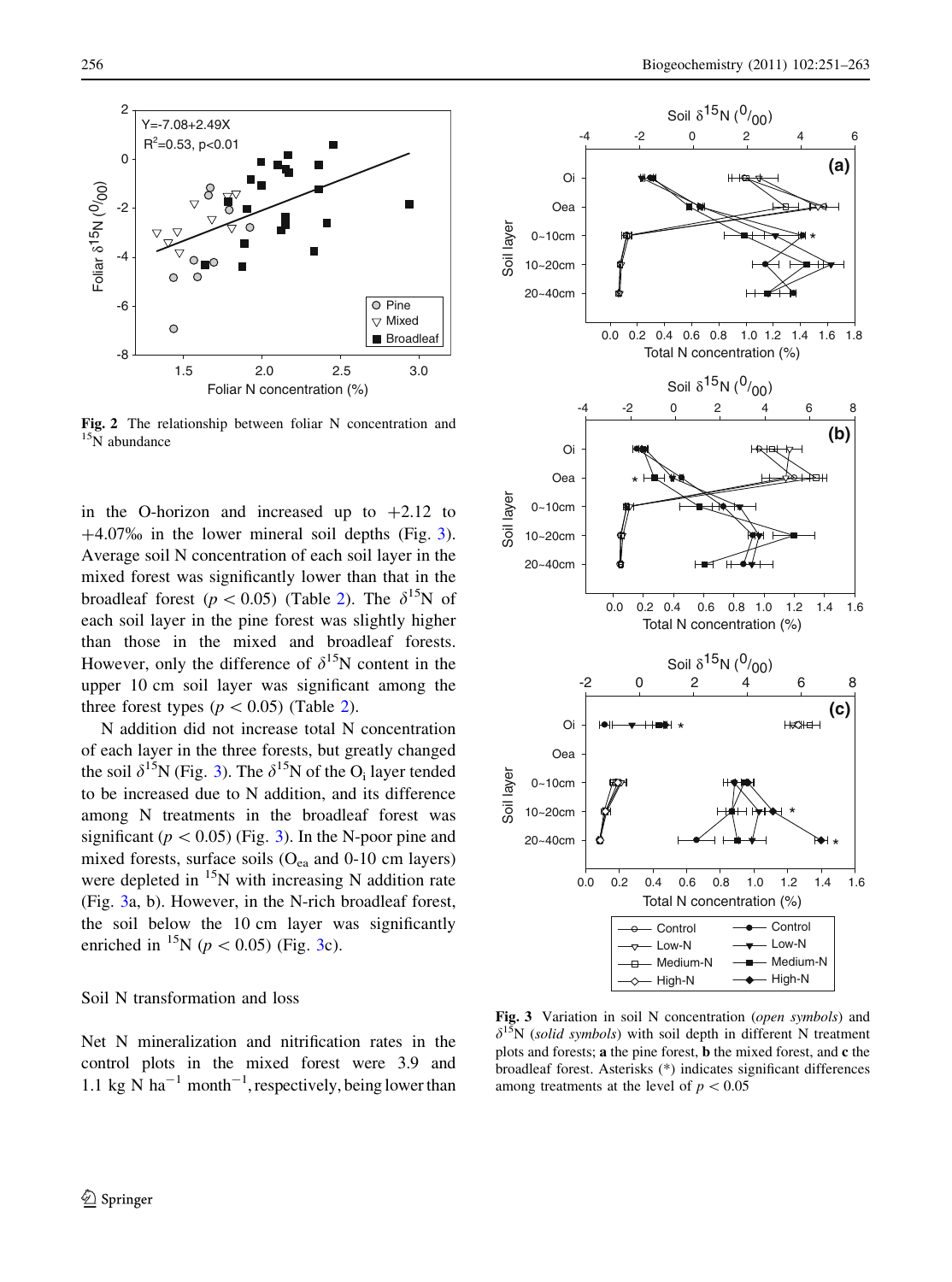| Soil layers  | Forests          | $\delta^{15}N$ (%) |                  |                  | $N(\%)$         |       |                  |
|--------------|------------------|--------------------|------------------|------------------|-----------------|-------|------------------|
|              |                  | Mean $(SE)^a$      | $\boldsymbol{F}$ | $\boldsymbol{p}$ | Mean $(se)^a$   | F     | $\boldsymbol{p}$ |
| $O_i$        | Pine             | $-1.59(0.21)a$     | 1.17             | 0.37             | 0.99(0.12)b     | 4.33  | 0.03             |
|              | Mixed            | $-1.71(0.20)a$     |                  |                  | 0.97(0.05)b     |       |                  |
|              | <b>Broadleaf</b> | $-1.29(0.19)a$     |                  |                  | 1.26(0.04)a     |       |                  |
| $0 - 10$ cm  | Pine             | 4.07(0.08)a        | 6.96             | 0.03             | $0.12(0.04)$ ab | 3.41  | 0.04             |
|              | Mixed            | 2.14(0.49)b        |                  |                  | 0.09(0.01)b     |       |                  |
|              | <b>Broadleaf</b> | 3.54(0.43)a        |                  |                  | 0.20(0.04)a     |       |                  |
|              | Pine             | 2.69(0.50)a        | 1.63             | 0.27             | 0.08(0.01)b     | 11.45 | 0.005            |
| $10 - 20$ cm | Mixed            | 3.46(0.24)a        |                  |                  | 0.05(0.003)b    |       |                  |
|              | <b>Broadleaf</b> | 3.43(0.23)a        |                  |                  | 0.12(0.02)a     |       |                  |
|              | Pine             | 3.73(0.09)a        | 1.92             | 0.23             | $0.07(0.01)$ ab | 5.51  | 0.02             |
| $20 - 40$ cm | Mixed            | 3.04(0.74)a        |                  |                  | 0.05(0.01)b     |       |                  |
|              | <b>Broadleaf</b> | 2.12(0.68)a        |                  |                  | 0.08(0.01)a     |       |                  |

<span id="page-6-0"></span>**Table 2** Variance analysis for soil N concentration and  $\delta^{15}N$  in control plots

Different lowercase letters indicate significant differences among forest types

those in the pine (8.2 and 7.8 kg N  $ha^{-1}$  month<sup>-1</sup>) and broadleaf forests  $(6.7 \text{ and } 6.1 \text{ kg N ha}^{-1} \text{ month}^{-1})$ (Fig. [4a](#page-7-0), b). The losses of total inorganic N (TIN) and of  $NO<sub>3</sub>$ <sup>-</sup>-N in the pine and mixed forests ranged from 10.56 to 16.65 kg N ha<sup>-1</sup> yr<sup>-1</sup> and from 9.5 to 15.5 kg N ha<sup>-1</sup> yr<sup>-1</sup>, respectively, which were significantly less than those of the broadleaf forest (42.96 kg N ha<sup>-1</sup> yr<sup>-1</sup> for the TIN loss and 41.7 kg N ha<sup>-1</sup> yr<sup>-1</sup> for the  $NO_3$ <sup>-</sup>-N loss) ( $p < 0.05$ ) (Fig. [4c](#page-7-0), d). However, there was no significant difference in  $NH_4^+$ -N loss among three forest sites (Fig. [4](#page-7-0)e). Additionally, there was a significant difference in the soil  $N_2O$  emission among the three forests ( $p < 0.05$ ) (Fig. [4](#page-7-0)f).

Except in the broadleaf forest, N addition had no influence on net N mineralization and nitrification rates (Fig. [4](#page-7-0)a, b). However, it significantly increased the loss of TIN,  $NO_3$ <sup>-</sup>-N and NH<sub>4</sub><sup>+</sup>-N ( $p < 0.05$ ) (Fig. [4](#page-7-0)c–e), and the magnitude of the increase depended on N addition levels and N availability at the sites. Based on the N input to the forests via atmospheric N deposition (39 kg N ha<sup>-1</sup> yr<sup>-1</sup>) and N addition, the fraction of TIN lost from the total N input ranged from 35.0% to 44.4% for different N treatment plots in the pine forest and from 22.2% to 25.8% in the mixed forest, which was significantly lower than that in the broadleaf forest (41.4% to 90.3%) ( $p < 0.05$ ). Additionally, N addition significantly promoted soil  $N_2O$  emission from the soils in the pine and broadleaf forests ( $p < 0.05$ ) (Fig. [4](#page-7-0)f).

Relationship between the  $15N$  enrichment factor and N cycling rates

Under natural conditions, the enrichment factor,  $\varepsilon_{p/s}$ , in the three forests ranged from  $-8.25 \pm 1.37\%$  to  $4.97 \pm 0.83\%$  (Fig. [5\)](#page-8-0).  $\varepsilon_{p/s}$  in the pine forest was significantly less than that of the mixed and broadleaf forests ( $p < 0.05$ ) (Fig. [5c](#page-8-0)).  $\varepsilon_{p/s}$  was positively correlated with both the N addition level and  $N_2O$  flux (Fig. [5](#page-8-0)a). Also,  $\varepsilon_{p/s}$  was positively correlated with soil  $NO<sub>3</sub><sup>-</sup>$  rather than NH<sub>4</sub><sup>+</sup>-N loss (Fig. [5](#page-8-0)b). However, we did not find a significant relationship between forest  $\varepsilon_{p/s}$  and the nitrification/mineralization ratio (Fig. [5](#page-8-0)c). If we divided forests (or plants) into N-poor (needle) and N-rich (broadleaf) types, a marginal positive and negative correlation between forest  $\varepsilon_{p/s}$ and nitrification/mineralization ratios were observed at the level of 0.1, respectively (Fig. [5c](#page-8-0)). Moreover, the correlation was higher between  $\varepsilon_{p/s}$  and soil N<sub>2</sub>O flux ( $R^2 = 0.64$ ,  $p < 0.01$ ) than between  $\varepsilon_{p/s}$  and soil  $NO<sub>3</sub>$ <sup>-</sup>-N loss ( $R<sup>2</sup> = 0.43$ ,  $p < 0.05$  $p < 0.05$ ) (Fig. 5).

## **Discussion**

Effects of N addition on N cycling

Under natural condition, both soil N transformation and loss rates in the broadleaf forest were higher than those in the pine and mixed forests (Fig. [4\)](#page-7-0). Soil N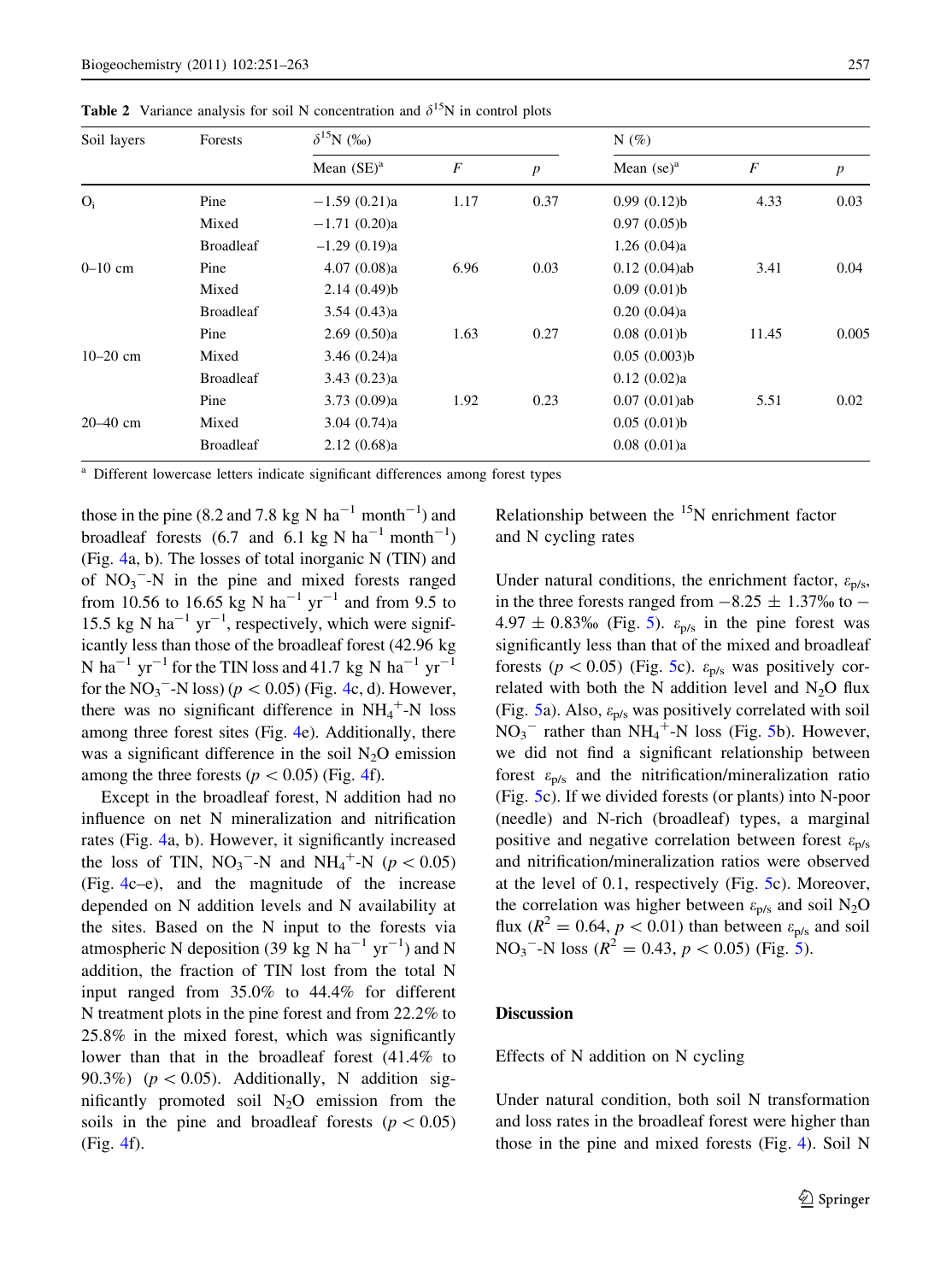<span id="page-7-0"></span>

Fig. 4 Variation in soil N transformation and loss rates among different N treatments and forests (different capital and lowercase letters indicate significant differences among forest types under natural conditions and among N treatments, respectively)

transformation and loss are determined by many factors such as soil temperature (Fang et al. [2004\)](#page-11-0), soil moisture (McDowell et al. [2004](#page-11-0)), available N (Adams et al. [2004\)](#page-10-0), and litter and soil organic matter quality (e.g., C/N) (Arunachalam et al. [1998](#page-10-0); MacDonald et al. [2002;](#page-11-0) Mo et al. [2003\)](#page-12-0), etc. When soil temperature, soil moisture and other environmental factors are constant, C/N ratios of substrates are dominant in controlling soil N mineralization and nitrification (Adams et al. [2004;](#page-10-0) Fang et al. [2004](#page-11-0)). Some studies suggest that litter C/N ratio is negatively correlated to net N mineralization rate (Gundersen et al. [1998](#page-11-0); MacDonald et al. [2002\)](#page-11-0). In the N-poor pine and mixed forests, microbial activity is limited by N due to high C/N ratios of substrates, where mineral N of the soils tend to be immobilized, and vice versa in the broadleaf forest with low C/N ratios (Table [1](#page-2-0), Fang et al.  $2004$ ). Soil nitrification and  $NO<sub>3</sub><sup>-</sup>-N$  loss will increase with the decrease in C/N ratios of soil substrates when they are less than 25 (Adams et al. [2004\)](#page-10-0). Our data on soil C/N ratios in the three forests also support this conclusion (Table [1\)](#page-2-0). In addition, the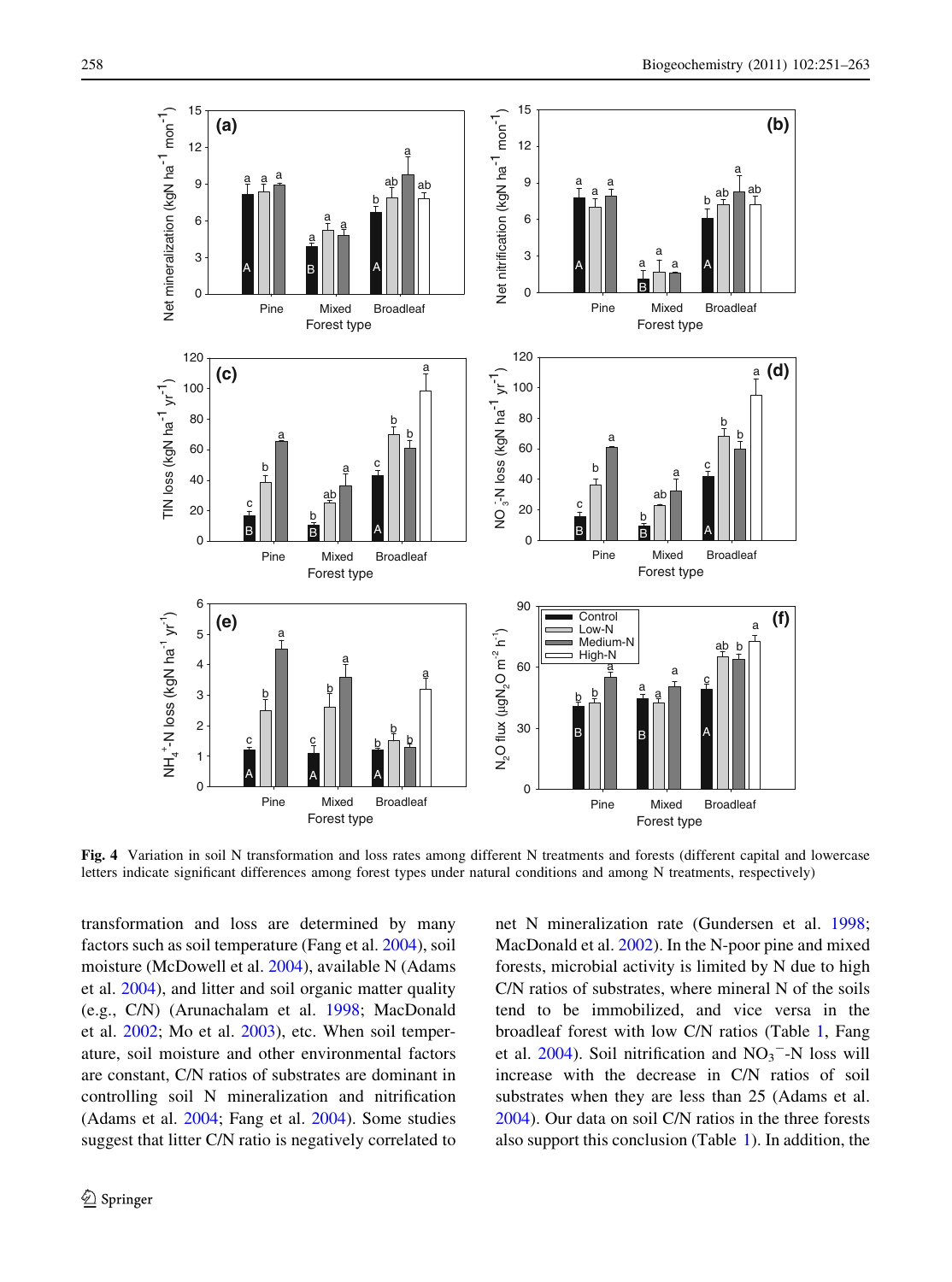<span id="page-8-0"></span>

**Fig. 5** Relationships between <sup>15</sup>N enrichment factor  $\varepsilon_{\text{p/s}}$  and N cycling rates

higher TIN and  $NO<sub>3</sub><sup>-</sup>-N$  losses in the broadleaf forest than those in the pine and mixed forests could also be attributed to higher N input from throughfall and litter fall. Inorganic N input via throughfall and litterfall in the broadleaf forest was 106 kg N ha<sup>-1</sup> yr<sup>-1</sup>, much higher than those in the pine (53 kg N ha<sup>-1</sup> yr<sup>-1</sup>) and mixed  $(56 \text{ kg N ha}^{-1} \text{ yr}^{-1})$  forests, respectively (Fang et al. [2008](#page-11-0)). Meanwhile, higher soil available N generally lead to higher soil  $N_2O$  emission in the mature forest (Venterea et al. [2004;](#page-12-0) Davidson et al. [2004\)](#page-11-0).

Different types of forest ecosystems have different responses of soil N transformation and loss rates to the increase in N deposition, and the timing and magnitudes of the responses largely depend on initial nutrient pools and how close the system is to N saturation (Gundersen et al. [1998](#page-11-0); Aber et al. [1998](#page-10-0)). Forests accumulate organic matter and N in both vegetation and soils, as the ecosystem develops. Mature forests can be expected to have larger N pools and higher inherent N availability than the young, successional forests (Vitousek and Reiners [1975](#page-12-0)). Based on long-term N addition experiments, soils, rather than plants, are the dominant long-term N sink from atmospheric deposition (Nadelhoffer et al. [1999;](#page-12-0) Davidson et al. [2003](#page-11-0); Lohse and Matson [2005\)](#page-11-0). Since the mature forest has lower N accretion and higher initial N availability (Venterea et al. [2003;](#page-12-0) Merino et al. [2004](#page-11-0)), both soil N nitrification and mineralization rates are higher in the mature forest than in the younger forests (Magill et al. [2000](#page-11-0); Zhang et al. [2008a](#page-12-0)), which accordingly results in more N leaching and  $N<sub>2</sub>O$  emission from the broadleaf forest under elevated atmospheric N deposition (Zhang et al. [2008a](#page-12-0)).

# Effects of plant species and forest succession on foliar  $\delta^{15}N$

Foliar  $\delta^{15}N$  can function as a sensitive indicator of soil N status, affected by plant species, forest stand age and land use history (Nadelhoffer et al. [1996](#page-12-0); Emmett et al. [1998](#page-11-0); Sah et al. [2006](#page-12-0)). In general, broadleaves are more <sup>15</sup>N enriched than conifer needles (Martinelli et al. [1999](#page-11-0); Eshetu [2004](#page-11-0); Sah et al. [2006](#page-12-0)), which was verified by our result that broadleaves in the mixed and broadleaf forests had a higher  $\delta^{15}N$  than needles in the pine forest. However, in the same mixed forests, the difference of foliar  $\delta^{15}N$  between coniferous (Pinus massoniana) and broadleaved species (Schima superba) is not significant (Fig. [1](#page-4-0)b). In contrast, foliar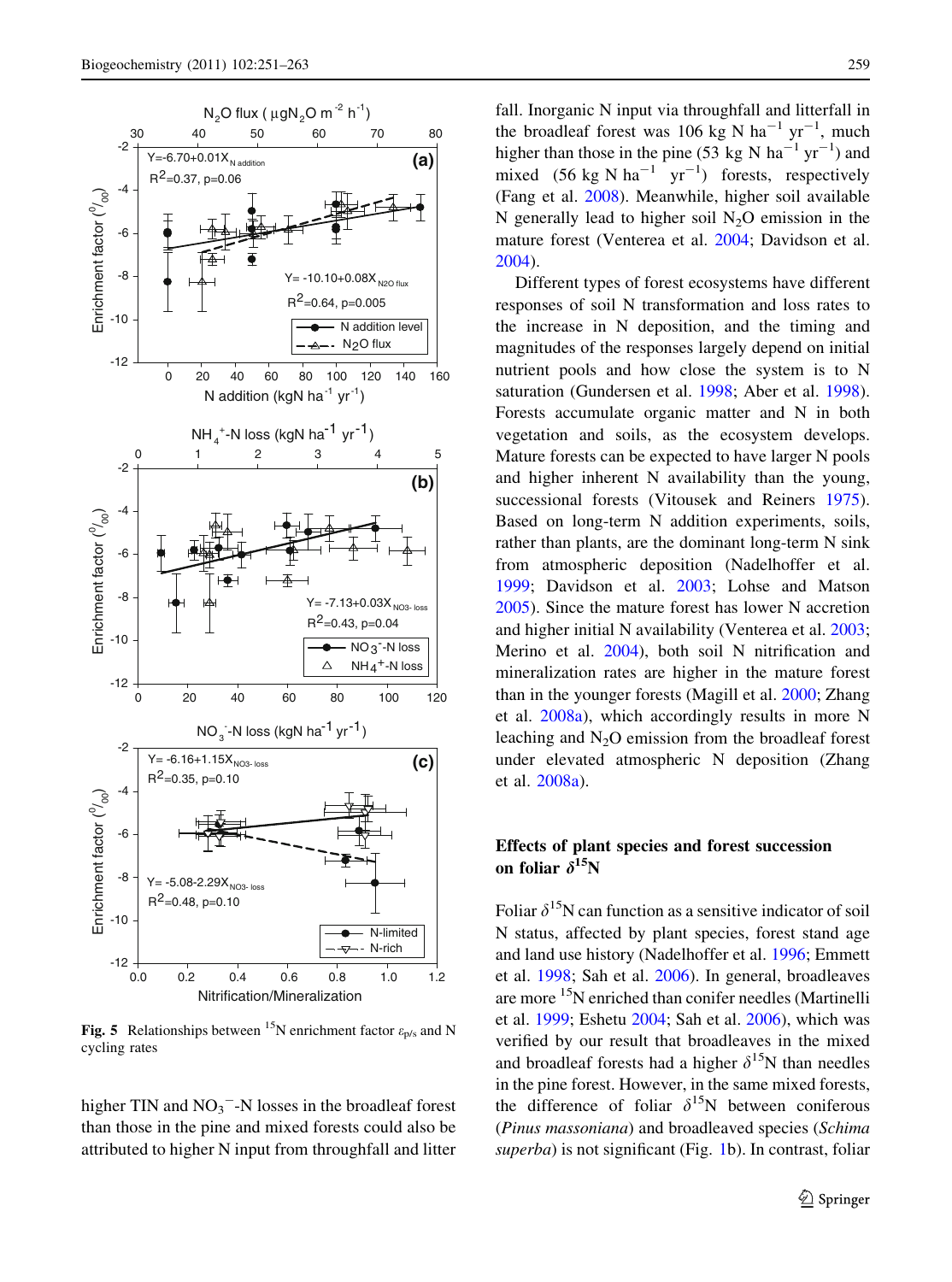$\delta^{15}$ N of the same tree species (*Pinus massoniana*) changed more enriched from the pine forest at low successional stage to the mixed forest at middle successional stage (Fig. [1](#page-4-0)b). Moreover, foliar  $\delta^{15}N$ increased from the pine to the mixed forest and finally to the broadleaf forest when not considering tree species. These results indicate that foliar  $\delta^{15}N$ increases with the increase of forest successional stage or forest stand age, which is consistent with those reported by other researchers (Chadwick et al. [1999;](#page-11-0) Selmants and Hart [2008\)](#page-12-0). Therefore, both tree species and forest succession determine the pattern of foliar  $\delta^{15}$ N.

# Effects of applied N fertilizer on the  $\delta^{15}N$ of foliage and top soil

Patterns of foliar and top soil  $\delta^{15}N$  depend on the amount of applied fertilizer N (Choi et al. [2002](#page-11-0); Watzka et al. [2006;](#page-12-0) Yun and Ro [2009\)](#page-12-0). On one hand, net accumulation of 15N-depleted fertilizer N leaves more distinct imprints in soil. On the other hand, fertilizer-induced stimulation of isotope fractionating processes leads to N losses depleted in  $^{15}N$ . In the Npoor pine and mixed forests, it was particularly evident for plots receiving mineral fertilizer where direct fertilizer immobilization in soil would lead to a decrease in top soil  $\delta^{15}N$  with the increasing fertilization rate (Fig. [3](#page-5-0)a, b). However, contrasting trends were observed in the broadleaf forest, where N isotope discriminating processes could be dominant (Fig. [3](#page-5-0)c).

In the literature, the effects of  $^{15}$ N-depleted fertilizer addition on foliar  $\delta^{15}N$  are not consistent. For example, some studies suggest that application of <sup>15</sup>N-depleted urea results in a decrease in foliar  $\delta^{15}N$ (Aoyama and Kumakura [2001;](#page-10-0) Zhao et al. [2002](#page-12-0)). However, our result showed that N addition caused foliage enrichment in  $^{15}N$  in the three forests (Fig. [1](#page-4-0)b), as has been shown in other studies (e.g., Malhi et al. [1997](#page-11-0); Choi et al. [2002](#page-11-0); Watzka et al. [2006\)](#page-12-0). These conflicting results suggest that foliar  $\delta^{15}$ N is affected by various factors, such as fractionations during and after N uptake by plants, form of N used (e.g.,  $NH_4^+$ ,  $NO_3^-$ , and organic N), N source, and soil depth of N uptake (Nadelhoffer et al. [1996](#page-12-0)). If fertilizer N is directly taken up by plants, foliar  $\delta^{15}N$  should reflect the  $\delta^{15}N$  signature of the fertilizer. However, the uptake efficiency of fertilizer-N is generally limited due to N loss and mineralization-immobilization turnover (Choi et al. [2002\)](#page-11-0), and the increased contribution of indigenous soil-N to total plant-N with N addition (Kuzyakov et al. [2000\)](#page-11-0). Therefore, the variations in foliar  $\delta^{15}N$  in the present study could be attributed to the different availability of soil- and fertilizer-N for plant uptake in the various successional forests.

# N isotope fractionation stimulating by N addition

N addition resulted in  $15N$  enrichment in the soil at the N-rich broadleaf forest, probably resulting from a few sources. First, inorganic N input increased rates of nitrification and nitrate leaching, which results in  $15$ N-depleted nitrate and  $15$ N-enriched ammonium (Choi et al. [2005\)](#page-11-0). Soil nitrate and ammonium have different fates: most of the  $15$ N-enriched ammonium is retained on the soil exchange complex and is available for plant uptake due to high soil clay and soil organic matter content, but much of the  $15$ N-depleted nitrate is leached from the ecosystem (Pardo et al. [2002,](#page-12-0) [2006](#page-12-0)). Thus, the net effect of nitrification is to enrich the  $\delta^{15}N$  of the soil and of the plant available  $NH_4^+$  pool. Second, consecutive processes such as denitrification may also operate. An alternative explanation is that high  $N_2O$  losses (partly by nitrifying partly by denitrifying microbes) would (1) lead to losses of  $^{15}$ N-depleted gaseous products leaving nitrate (and ammonium)  $^{15}$ N-enriched, (2) lead to whole plant  $15N$  enrichment because the whole TIN pool becomes  $15N$  enriched, whether plants take up ammonium or nitrate. Our data also showed that soil  $N<sub>2</sub>O$  emission had a greater contribution to ecosystem enrichment than nitrate export, accounting for 64% of its variation (Fig. [5](#page-8-0)a, b). Besides liquid and gaseous loss of N,  $^{15}$ N-enriched litter fall in high N treatment plots in the broadleaf forest can also cause top soil  $15N$  enrichment compared with low N treatment plots.

However, in the N-limited forests (especially in the mixed forest), rates of N transformation and loss were relatively lower (Fig. [4a](#page-7-0)–f), which could result in soil  $NO<sub>3</sub><sup>-</sup>$  more depleted in <sup>15</sup>N (Martinelli et al. [1999\)](#page-11-0). During the early period after N addition, as a result of microbial N transformation (from  $NH_4^+$  to  $NO<sub>3</sub><sup>-</sup>$ ), plants take up more <sup>15</sup>N-depleted  $NO<sub>3</sub><sup>-</sup>$ ,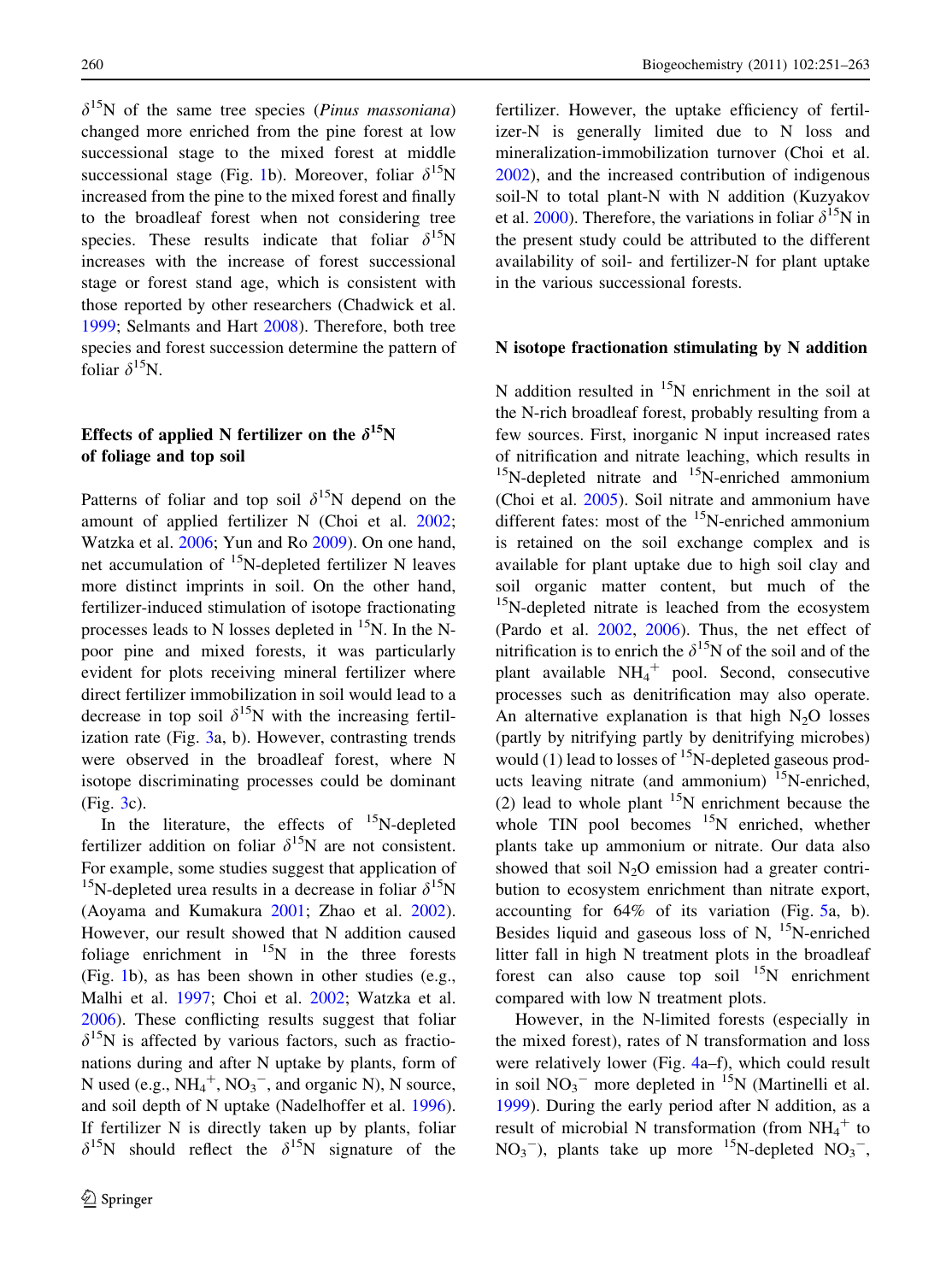<span id="page-10-0"></span>resulting in foliage depleted in  $^{15}N$  relative to the soil (Högberg [1997](#page-11-0)). The lower abundance of  $^{15}N$  in the upper soil horizons mainly results from  $15N$ -depleted litter fall. Because more than 60% of the added N was retained in the ecosystem to enhance microbial and aboveground plant biomass (Fang et al. [2008\)](#page-11-0), there could be no excess  $^{15}$ N-depleted NO<sub>3</sub><sup>-</sup> to affect the pattern of  $\delta^{15}N$  in subsurface soils in N-limited forests. However, with increased N accumulation, less C is available for fungi, resulting in an increased N dissimilation and export (either to the plant or into the soil environment), thus causing higher  $\delta^{15}N$ values in the  $O_i$  layer (Dijkstra et al. [2008\)](#page-11-0).

The ecosystem enrichment factor  $(\varepsilon_{p/s})$  in the N-rich broadleaf forest was higher than the other two N-limited forests, which is partly attributed to soil texture and N retention. The relatively high N and clay content of the broadleaf forest soil (Table [1\)](#page-2-0) has been more susceptible to N addition, resulting in more open  $N$  cycling and  $15N$  enrichment of both soil and vegetation (Emmett et al. [1998](#page-11-0); Zhang et al. [2008a](#page-12-0); Fang et al. [2008\)](#page-11-0). An alternative internal mechanism could be that higher cation exchange capacity in the broadleaf soil would enhance the capability of the exchange complex to discriminate against  $14N$ , which would be preferentially lost from the profile (Martinelli et al. [1999\)](#page-11-0). On the contrary, sandy soil in the pine forest was poor in conserving soil organic matter (SOM) that is enriched in  $^{15}$ N. Lower SOM could also decrease immobilization of  $NH_4^+$  relative to  $NO_3^-$  (Table [1\)](#page-2-0), leading to an even lower  $\varepsilon_{p/s}$  in the pine and mixed forests (Fig. [5](#page-8-0)). Martinelli et al. [\(1999](#page-11-0)) also reported that  $\delta^{15}N$  values of white sandy soil in N-poor tropical forests were more negative even under conditions of high air temperature and N deposition.

# Conclusions

This study examined the effects of N addition on N dynamics of subtropical forests at different successional stages based on a manipulative N addition experiment. Under natural condition, both soil N transformation and loss rates in the broadleaf forest were higher than in the pine and mixed forests, partly attributed to higher available N content and lower C/ N ratios of soil substrates. The responses of soil N transformation and loss to the increasing N deposition

were more sensitive in the N-rich broadleaf forest than in the N-poor pine and mixed forests, largely correlated with higher initial N availability and lower N retention in soil. This result also suggests that the responses of soil N transformations and losses to N deposition in the subtropical forests in southern China largely depend on the status of soil N and forest types. Both plant species and forest succession stages dominated the variation of foliar  $\delta^{15}N$ , indicating the difference of soil N availability for plant uptake in the various forests. The type and accumulation of applied fertilizer, availability and source of soil N, <sup>15</sup>N-enriched litter fall, and isotope fractionation accompanying N transformation and losses influenced the patterns of  $\delta^{15}N$  in the leaf-litter-soil continuum. Continuous 3-year N addition did not significantly increase foliar N concentration, but significantly increased foliar  $15N$  natural abundances of trees. This result suggest that  $15N$  natural abundance could be a more sensitive indicator than total N content in response to N addition. Moreover, it is the soil N losses especially  $NO_3^-$  leaching and N-containing gases emission that dominate the  $15<sub>N</sub>$ enrichment of N-rich subtropical forests in China.

Acknowledgements This research was funded by National Key Research and Development Program (2010CB833502), National Natural Science Foundation of China (30600071, 40601097, 30590381), Knowledge Innovation Project of the Chinese Academy of Sciences (KZCX2-YW-432, O7V70080SZ, LENOM07LS-01) and the President Fund of GUCAS (O85101PM03). We gratefully acknowledge Dr. Sherry Becky, Dr. Xuhui Zhou, and Dr. Yuanhe Yang for revising the English writing of the manuscript. We appreciate the two anonymous reviewers for their valuable suggestions and effort on this paper.

#### References

- Aber J, McDowell W, Nadelhoffer K, Magill A, Berntson G, Kamakea M, McNulty S, Currie W, Rustad L, Fernandez I (1998) Nitrogen saturation in temperate forest ecosystems—hypotheses revisited. Bioscience 48:921–934
- Adams M, Ineson P, Binkley D, Cadisch G, Scholes M, Hicks K, Tokuchi N (2004) Soil functional responses to excess nitrogen inputs at global scale. Ambio 33:530–536
- Aoyama M, Kumakura N (2001) Quantitative and qualitative changes of organic matter in an Ando soil induced by mineral fertilizer and cattle manure applications for 20 years. Soil Sci Plant Nutr 47:241–252
- Arunachalam A, Maithani K, Pandey HN, Tripathi RS (1998) Leaf litter decomposition and nutrient mineralization patterns in regrowing stands of a humid subtropical forest after tree cutting. For Ecol Manage 109:151–161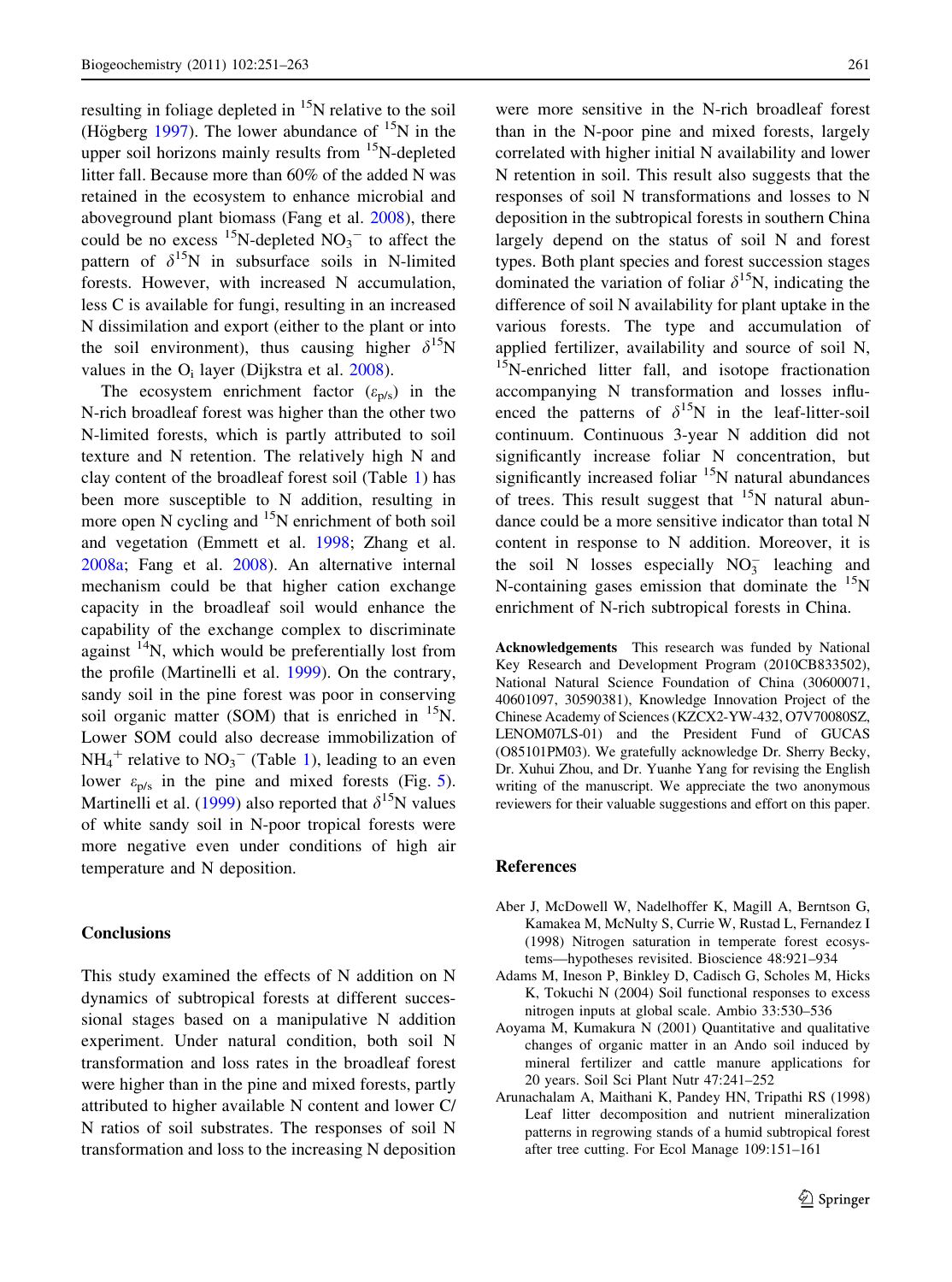- <span id="page-11-0"></span>Boeckx P, Paulino L, Oyarzun C, van Cleemput O, Godoy R (2005) Soil  $\delta^{15}N$  patterns in old-growth forests of southern Chile as integrator for N-cycling. Isotopes Environ Health Stud 41:249–259
- Chadwick OA, Derry LA, Vitousek PM, Huebert BJ, Hedin LO (1999) Changing sources of nutrients during four million years of ecosystem development. Nature 397:491–497
- Chen Y, Högberg P (2006) Gross nitrogen mineralization rates still high 14 years after suspension of N input to a N-saturated forest. Soil Biol Biochem 38:2001–2003
- Choi WJ, Lee SM, Ro HM, Kim KC, Yoo SH (2002) Natural <sup>15</sup>N abundances of maize and soil amended with urea and composted pig manure. Plant Soil 245:223–232
- Choi WJ, Chang SX, Allen HL, Kelting DL, Ro HM (2005) Irrigation and fertilization effects on foliar and soil carbon and nitrogen isotope ratios in a loblolly pine stand. For Ecol Manage 213:90–101
- Davidson EA, Chorover J, Dail DB (2003) A mechanism of abiotic immobilization of nitrate in forest ecosystems: the ferrous wheel hypothesis. Glob Chang Biol 9:228–236
- Davidson EA, de Carvalho CJR, Vieira ICG, Figueiredo RD, Moutinho P, Ishida FY, dos Santos MTP, Guerrero JB, Kalif K, Saba RT (2004) Nitrogen and phosphorus limitation of biomass growth in a tropical secondary forest. Ecol Appl 14:S150–S163
- Dijkstra P, LaViolette CM, Coyle JS, Doucett RR, Schwartz E, Hart SC, Hungate BA  $(2008)$  <sup>15</sup>N enrichment as an integrator of the effects of C and N on microbial metabolism and ecosystem function. Ecol Lett 11:389–397
- Emmett BA, Kjonaas OJ, Gundersen P, Koopmans C, Tietema A, Sleep D (1998) Natural abundance of  $^{15}N$  in forests across a nitrogen deposition gradient. For Ecol Manage 101:9–18
- Eshetu Z (2004) Natural N-15 abundance in soils under younggrowth forests in Ethiopia. For Ecol Manage 187:139–147
- Fang YT, Mo JM, Zhou GY, Gundersen P, Li DJ, Jiang YQ (2004) The short-term responses of soil available nitrogen of Dinghushan forests to simulated N deposition in subtropical China. Acta Ecologica Sinica 21:2353–2359
- Fang YT, Gundersen P, Mo JM, Zhu WX (2008) Input and output of dissolved organic and inorganic nitrogen in subtropical forests of South China under high air pollution. Biogeosciences 5:339–352
- Fang HJ, Yu GR, Cheng SL, Mo JM, Yan JH, Li SG (2009a) <sup>13</sup>C abundance, water-soluble and microbial biomass carbon as potential indicators of soil organic carbon dynamics in subtropical forests at different successional stages and subject to different nitrogen loads. Plant Soil 320:243–254
- Fang YT, Gundersen P, Mo JM, Zhu WX (2009b) Nitrogen leaching in response to increased nitrogen inputs in subtropical monsoon forests in southern China. For Ecol Manage 257:332–342
- Fang YT, Zhu WX, Gundersen P, Mo JM, Zhou GY, Yoh M (2009c) Large loss of dissolved organic nitrogen from nitrogen-saturated forests in subtropical China. Ecosystems 12:33–45
- Fenn ME, Poth MA, Aber JD, Baron JS, Bormann BT, Johnson DW, Lemly AD, McNulty SG, Ryan DE, Stottlemyer R (1998) Nitrogen excess in North American ecosystems:

predisposing factors, ecosystem responses, and management strategies. Ecol Appl 8:706–733

- Frey SD, Knorr M, Parrent JL, Simpson RT (2004) Chronic nitrogen enrichment affects the structure and function of the soil microbial community in temperate hardwood and pine forests. For Ecol Manage 196:159–171
- Gundersen P, Emmett BA, Kjonaas OJ, Koopmans CJ, Tietema A (1998) Impact of nitrogen deposition on nitrogen cycling in forests: a synthesis of NITREX data. For Ecol Manage 101:37–55
- He C, Chen S, Liang Y (1982) The soils of Dinghushan biosphere reserve tropical and subtropical forest. Ecosystem 1:25–38
- Högberg P (1997) Tansley review No  $95-^{15}N$  natural abundance in soil-plant systems. New Phytol 137:179–203
- Houlton BZ, Sigman DM, Schuur EAG, Hedin LO (2007) A climate-driven switch in plant nitrogen acquisition within tropical forest communities. Proc Natl Acad Sci USA 104:8902–8906
- Huygens D, Ruetting T, Boeckx P, Van Cleemput O, Godoy R, Mueller C (2007) Soil nitrogen conservation mechanisms in a pristine south Chilean Nothofagus forest ecosystem. Soil Biol Biochem 39:2448–2458
- Koopmans CJ, van Dam D, Tietema A, Verstraten JM (1997) Natural N-15 abundance in two nitrogen saturated forest ecosystems. Oecologia 111:470–480
- Kuzyakov Y, Friedel JK, Stahr K (2000) Review of mechanisms and quantification of priming effects. Soil Biol Biochem 32:1485–1498
- Lohse KA, Matson P (2005) Consequences of nitrogen additions for soil processes and solution losses from wet tropical forests. Ecol Appl 15:2209
- Luyssaert S, Schulze ED, Borner A, Knohl A, Hessenmoller D, Law BE, Ciais P, Grace J (2008) Old-growth forests as global carbon sinks. Nature 455:213–215
- MacDonald JA, Dise NB, Matzner E, Armbruster M, Gundersen P, Forsius M (2002) Nitrogen input together with ecosystem nitrogen enrichment predict nitrate leaching from European forests. Glob Chang Biol 8:1028–1033
- Magill AH, Aber JD, Berntson GM, McDowell WH, Nadelhoffer KJ, Melillo JM, Steudler P (2000) Long-term nitrogen additions and nitrogen saturation in two temperate forests. Ecosystems 3:238–253
- Malhi SS, Nyborg M, Harapiak JT, Heier K, Flore NA (1997) Increasing organic C and N in soil under bromegrass with long-term N fertilization. Nutr Cycl Agroecosyst 49: 255–260
- Martinelli LA, Piccolo MC, Townsend AR, Vitousek PM, Cuevas E, McDowell W, Robertson GP, Santos OC, Treseder K (1999) Nitrogen stable isotopic composition of leaves and soil: Tropical versus temperate forests. Biogeochemistry 46:45–65
- McDowell WH, Magill AH, Aitkenhead-Peterson JA, Aber JD, Merriam JL, Kaushal SS (2004) Effects of chronic nitrogen amendment on dissolved organic matter and inorganic nitrogen in soil solution. For Ecol Manage 196:29–41
- Merino A, Perez-Batallon P, Macias F (2004) Responses of soil organic matter and greenhouse gas fluxes to soil management and land use changes in a humid temperate region of southern Europe. Soil Biol Biochem 36:917–925